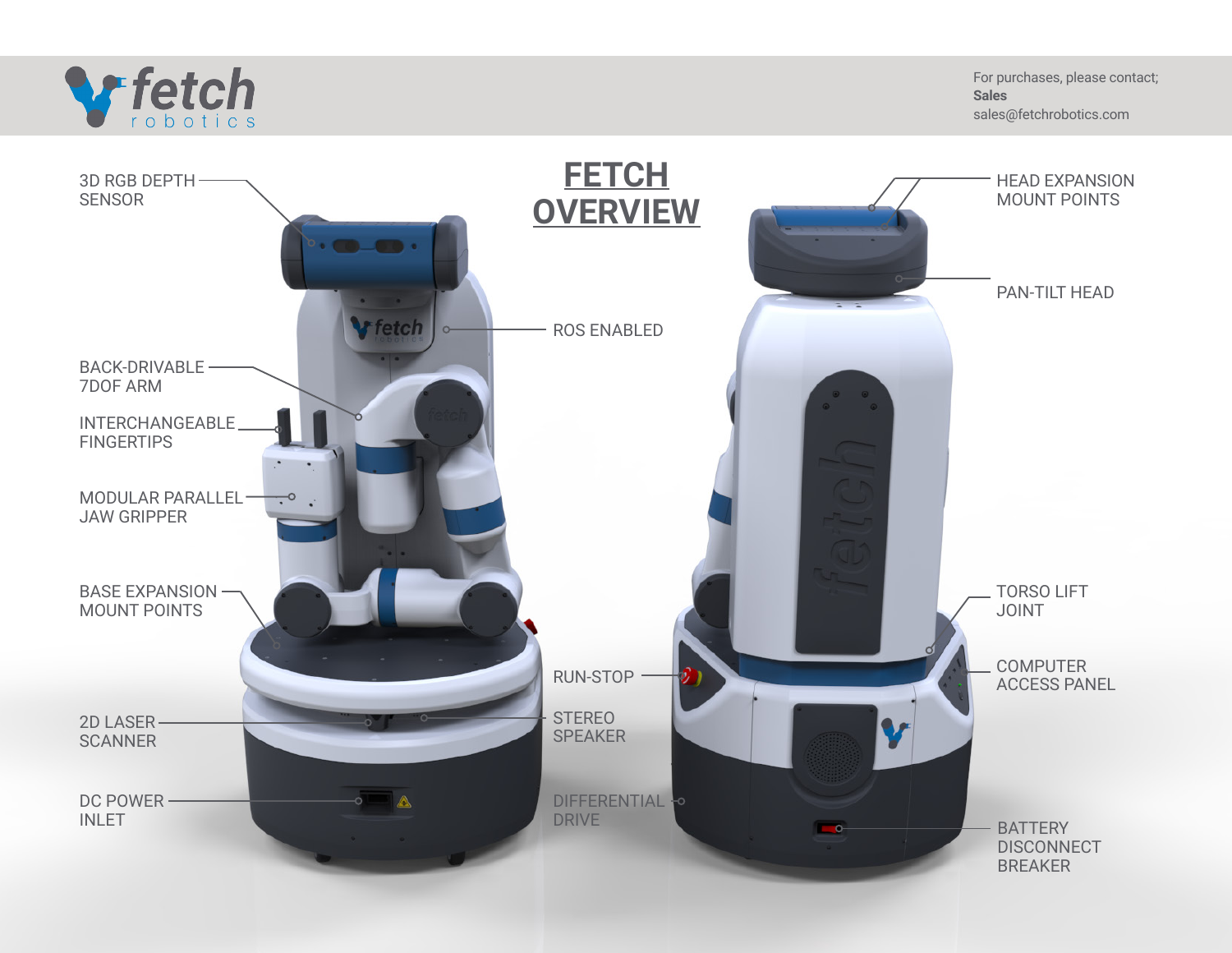

# **FETCH SPECIFICATIONS**

### **Fetch Robot**

**Weight** Height Base footprint Max speed Degrees of freedom

**Environment** 

## **7-DOF arm**

Payload (at full extension) Arm length to gripper mount Max end effector speed

### **Sensors**

2D laser 3D RGB-D IMU (2)

### **Gripper**

Max grasp force Max gripper opening

113.3kg (250lbs.) 1,096mm down, 1,491mm up 508mm (20in) wide, 559mm (22in) dia. 1.0m/s (2.23mph) 13 (base, torso lift, 7-DOF arm, gripper and head) Indoors, designed for ADA-Compliant buildings

6kg (less gripper mass) 940.5mm 1.0m/s

25m, 220 degrees Primesense Carmine 1.09 in head 6-DOF IMU in base and gripper

245N 100mm **Computer**

Processor RAM Hard drive **Wireless** Speaker

## **Gripper modularity interface**

Mechanical Power **Communication** 

## **Extensibility**

Mount points Video port Other ports

**Installed software**

**Installed applications**

Intel i5, Haswell 16GB 120GB SSD Integrated 802.11ABGN and 802.15.1 Stereo speaker in base

Based on ISO 9409-1 50-4-M6 24V@2A **Ethernet** 

On top of base and on top of head HD video port 3x USB, 1x Ethernet

Ubuntu Linux LTS, ROS

ROS Navigation, MoveIt!, joystick teleop, calibration

Specifications subject to change without notice.

Fetch Robotics Inc accepts no liability for any printing errors or technical changes.

Fetch Robotics is a trademark of Fetch Robotics Inc. All other product names are trademarks or registered trademarks of their respective owners.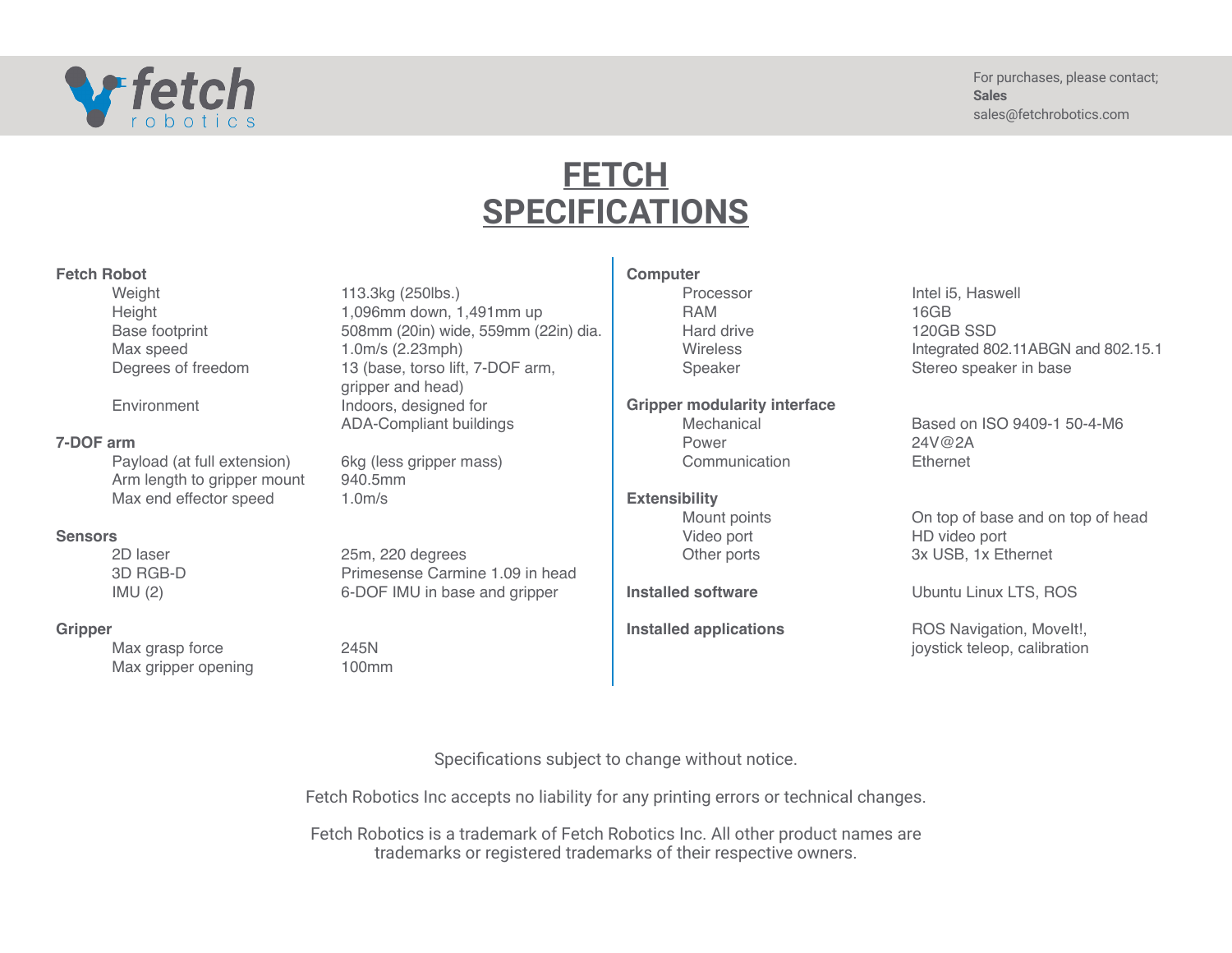

For purchases, please contact; **Sales** sales@fetchrobotics.com

# **FREIGHT OVERVIEW**

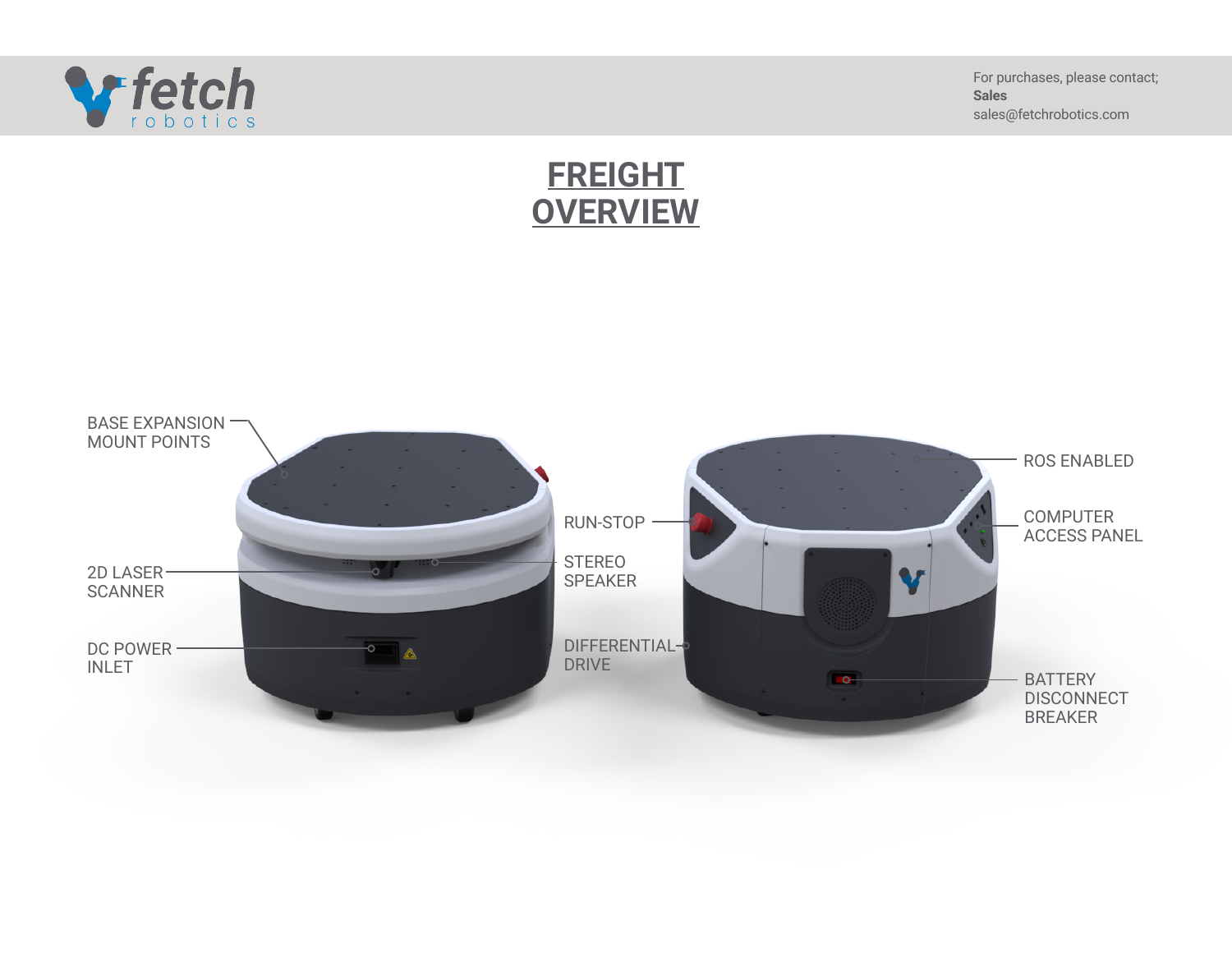

# **FREIGHT SPECIFICATIONS**

| <b>Freight Robot</b> |  |
|----------------------|--|
|----------------------|--|

**Weight** Height Base footprint Max speed **Environment** 

#### **Sensors**

2D laser

68kg (150lbs.) 359mm (14in) 508mm (20in) wide, 559mm (22in) dia. 2.0m/s (4.47mph) Indoors, designed for ADA-Compliant buildings

25m, 220 degrees

**Computer**

Processor RAM Hard drive **Wireless** Speaker

## **Extensibility**

Mount points Video port Other ports

**Installed software**

**Installed applications**

Intel i3, Haswell 8GB 120GB SSD Integrated 802.11ABGN and 802.15.1 Stereo speaker in base

On top of base HD video port 2x USB, 1x Ethernet

Ubuntu Linux LTS, ROS

ROS Navigation, joystick teleop, calibration

Specifications subject to change without notice.

Fetch Robotics Inc accepts no liability for any printing errors or technical changes.

Fetch Robotics is a trademark of Fetch Robotics Inc. All other product names are trademarks or registered trademarks of their respective owners.